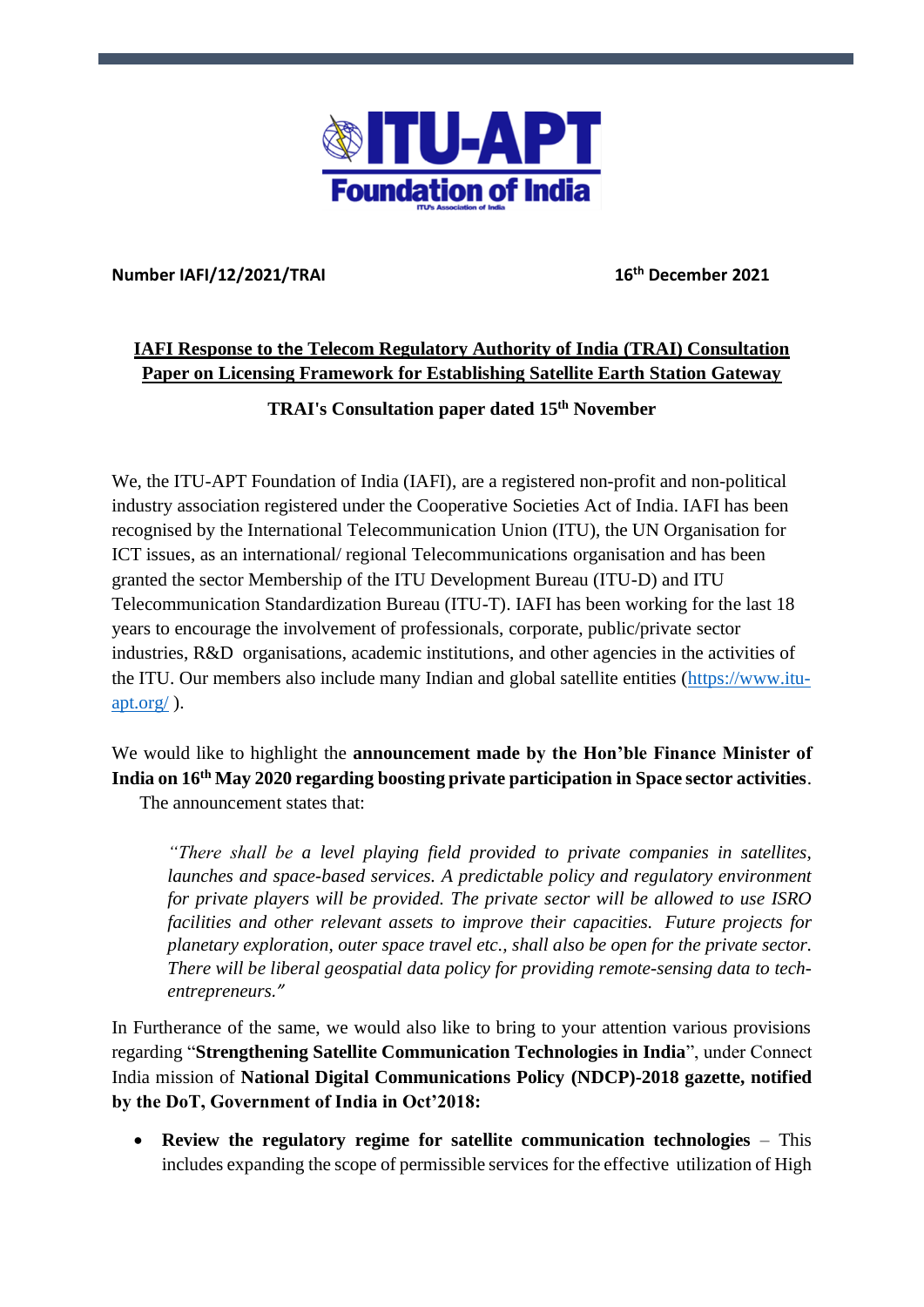Throughput Satellite systems and simplifying compliance requirements for faster rollouts

- **Optimize Satellite communications technologies** Which includes new Spectrum bands, Rationalization of charges & Reviewing SATCOM policy for communication services, along with the Department of Space, to create a flexible, technology-neutral and competitive regime, keeping in view international developments and social and economic needs of the country
- **Develop an ecosystem for satellite communications in India** Streamlining the administrative process for various clearance & permissions, Promoting local manufacturing, Infrastructure development and participation of private players, with due regard to national security and sovereignty

Given these provisions under the NDCP-2018 and following the FM's announcement in May'2020 which aims at structural reforms by policy simplification, private participation, transparency, & ease of doing business, **IAFI has been working with various Industry stakeholders and satellite experts of the country and around the world.** Towards this end, **we also hosted a virtual industry dialogue on this subject on 10th September 2020, addressed by Dr K Sivan, Chairman of ISRO, and Dr R S Sharma, IAS, the then Chairman of TRAI** among others dignitaries and Space sector experts.

IAFI will also like to draw the attention of the Authority towards launch of the Trusted Telecom Portal [\(www.trustedtelecom.gov.in\)](http://www.trustedtelecom.gov.in/) on 15th June 2021 signalling the coming into effect of the National Security Directive on Telecommunication Sector (NSDTS). The 'Trusted Telecom Portal' is for implementation of the National Security Directive on Telecommunication services -

"The Government launched the Trusted Telecom Portal www.trustedtelecom.gov.in on 15th June 2021 signalling the coming into effect of the National Security Directive on Telecommunication Sector (NSDTS). Consequently, with effect from 15th June 2021 the Telecom Service Providers (TSPs) are mandatorily required to connect in their networks only those new devices which are designated as 'Trusted Products' from 'Trusted Sources'. Necessary amendment had been made by the Government in this regard to the license conditions for the provision of telecommunication services by the service providers."

Trusted Products are products whose critical components and the products themselves are sourced from Trusted Sources. An assessment is made of the vendors and the sources of the components to determine Trusted Sources and Trusted products which are then intimated to the vendor concerned and the applicant service providers to make their procurements.

Based on these and other interactions, we have provided our responses to various issues raised by the TRAI consultation are given in attachment 1.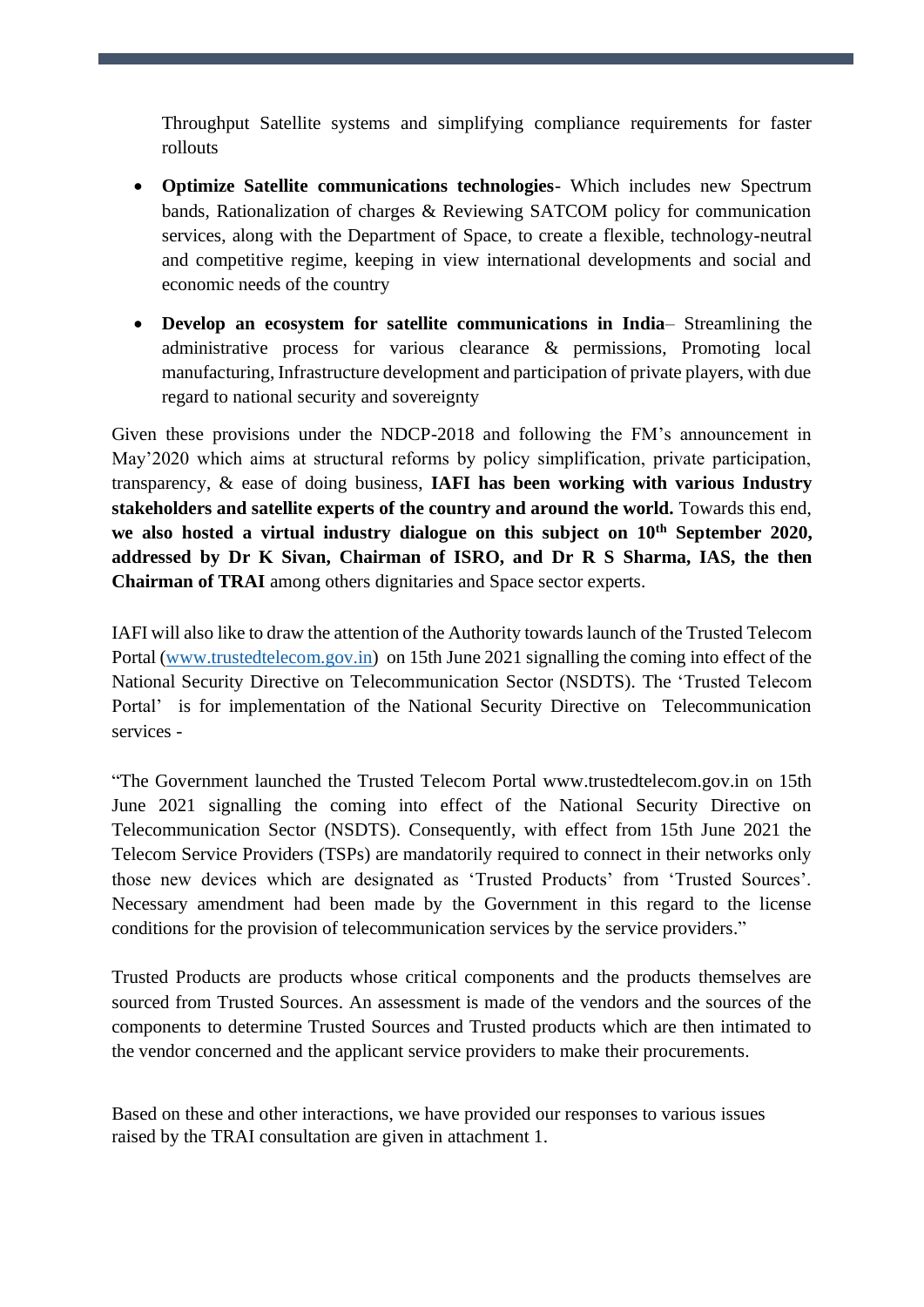In addition, it is also critical that necessary security and national sovereignty considerations be keep in view by the Government while issuing the relevant service licenses or authorizations to the operators.

Warm Regards,

Bud

**Bharat B Bhatia,** President, ITU-APT Foundation of India Vice Chairman - Asia Pacific, World Wireless Research Forum (WWRF) Chairman, ITU-R WP5D SWG on Private/Industrial 5G/APT TG on PPDR 504, World Trade Center, New Delhi-110001 Phone: +919810173737

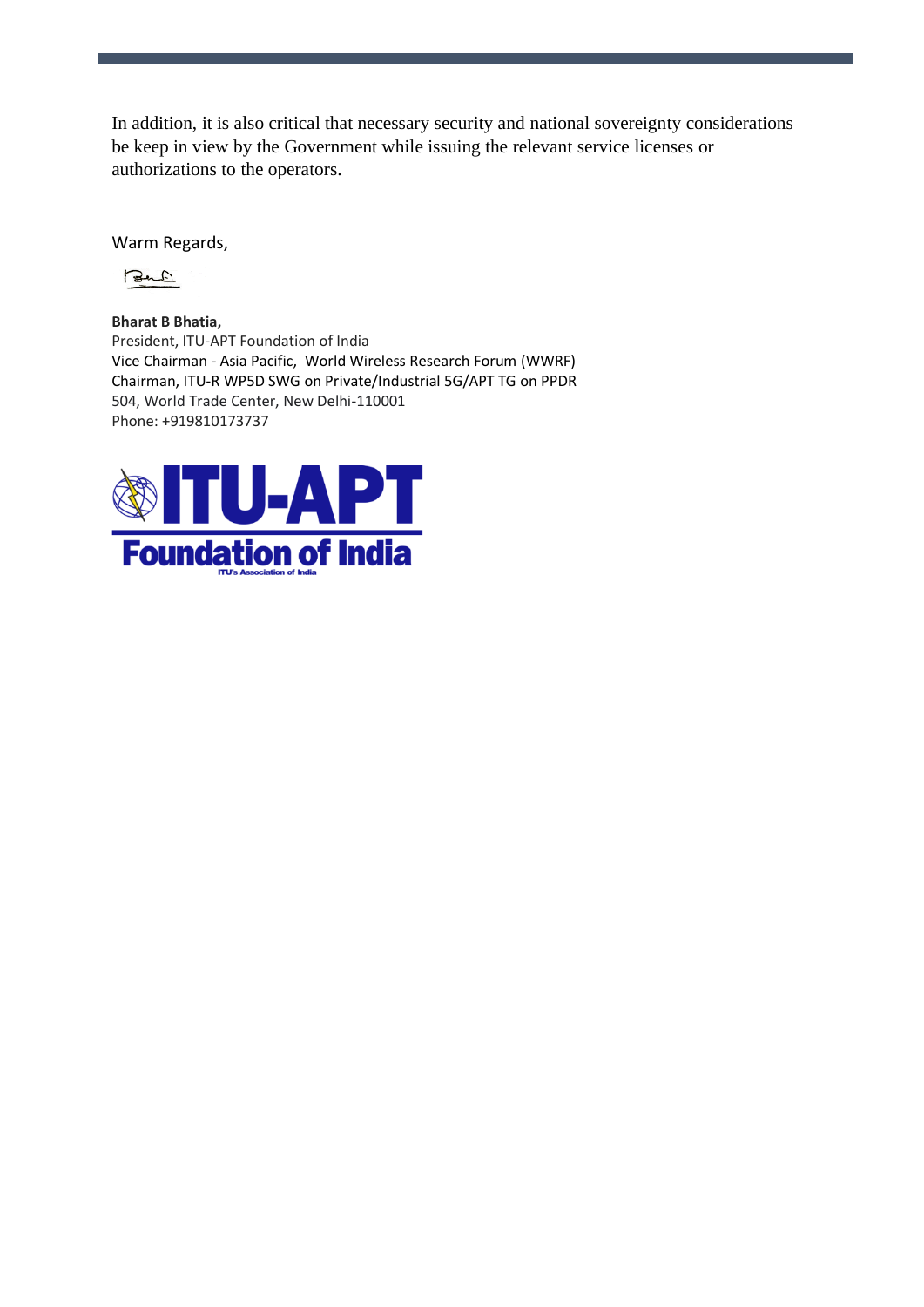# **IAFI Responses to the issues raised in Telecom Regulatory Authority of India (TRAI) Consultation Paper on Licensing Framework for Establishing Satellite Earth Station Gateway**

**Issue 1) - Whether there is a need to have a specific license for establishing Satellite Earth Station Gateway in India for the purpose of providing satellite-based resources to service licensees? Do justify your answer.**

#### **Answer: -**

Yes, there is a need to obtain a Specific license to establish a Satellite Earth Station Gateway.

Under the Indian Telegraph Act 1885, it is necessary to obtain a wireless operating license in order to establish, maintain or operate any Telegraph, which includes any wireless station. WPC wing of the DOT normally grants a wireless operating license for satellite earth stations

In addition, for providing any telecom services to the customers in India, a Unified License is required from the DOT under the Indian Telegraph Act. The Unified License permits the service licensee to establish the infrastructure, operate the network, and provide the access services to the customers.

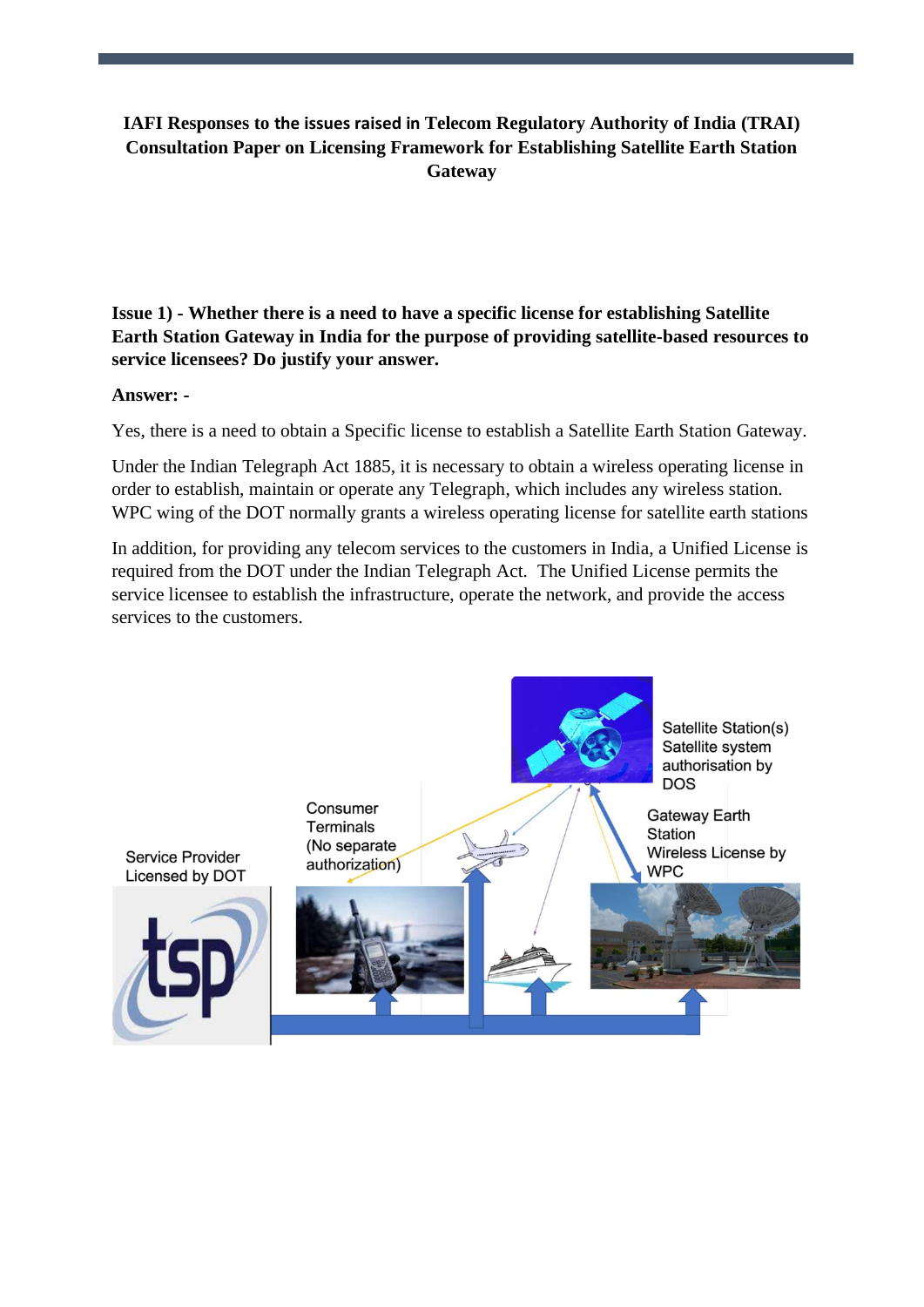Under the current policy, there are three separate licenses/authorisations needed for the provision of satellite based telecom services by private operators in India, as shown in the figure above. These include:

- 1. Authorisation from DOS/WPC for the satellite system. This will include ensuring that the satellite system is duly registered with ITU and coordinated with the Indian administration (WPC). This authorisation will also ensure that the satellite system meets the provisions of ITU Radio Regulations and related radio recommendations as well as any bilateral or multilateral agreements signed by India, as appropriate.
- 2. Wireless Operating license issued by the WPC wing of the DOT for the gateway earth station indicating necessary frequencies for uplink and downlink and related emission parameters.
- 3. Unified Access License (UL) issued by the DOT for providing necessary services to the customers. This licensee will be responsible for selling the service and managing the customer services through the gateway earth station. The Unified License permits the service licensee to establish the infrastructure, operate the network, and provide the service. This license also covers all the user terminals. The licensee will also be responsible for providing necessary facilities for lawful interception of the calls/messages through the gateway earth station.

Many administrations separate the Earth Station operation and the service provisioning. Most of the administrations have a separate Earth Station license. Spectrum gets assigned for the Earth Station operation based on an individual authorisation/license. As these gateway earth stations are deployed by the satellite system operators or their authorised proxy entities based on design or regulatory requirements to achieve the desired performance, for network interconnection purposes or mandated by existing regulations, there is no need to link their licenses to the regulatory authorizations for the provision of the services. In countries such as the EU, UK, Australia and USA have all established a separate Earth Station License.

Therefore, it is imperative that the Satellite Operators after obtaining space assets authorisation, obtain a Wireless Operating license for the satellite Earth Station Gateway in India for managing the services provided to the customers by the service providers in India.

The technological advancement and complexity of the systems have made it necessary for the satellite operators to establish their own satellite Earth Station & provide the Satellite-based resources to the service licensee from their Earth Station. The integration of satellites and their associated Earth Station is gradually becoming a norm for next-generation satellite systema.

# **Issue 2- If yes, what kind of license/permission should be envisaged for establishing Satellite Earth Station Gateway in India? Do provide details with respect to the scope of the license and technical, operational, and financial obligations, including license fee, entry fee, bank guarantees, and NOCC charges, etc.**

**Answer-** As per the current licensing regime in India, establishing Satellite Earth Station is linked with the service license, and there are no specific licenses/provisions for establishing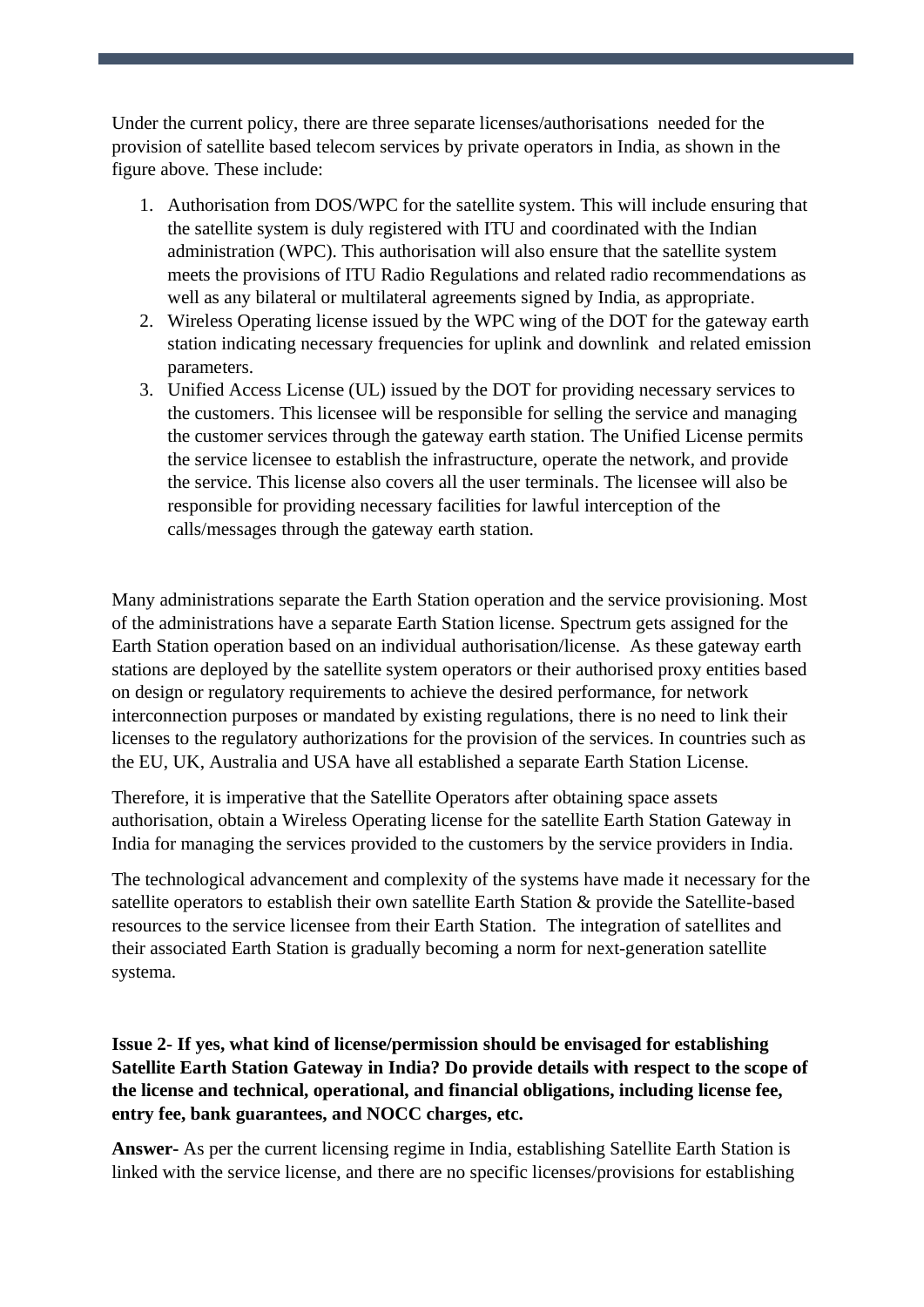Earth Station by the satellite operators for providing satellite-based resources to the service licensee. Therefore, the need has arisen to have a specific authorisation for establishing the satellite Earth Station gateway by a satellite operator or any entity having a tie-up with the satellite operator. The license permission should come with an application-based framework for the same.

Wireless Planning & Coordination (WPC) Wing of Department of Telecommunications, has an existing process for issue of an operating license to earth stations. (Refer page 17 of the CP). The same should be continued for licensing of new gateway Earth stations. However, a detailed comprehensive framework for the entire the process to be followed for provision of satellite based services with well-defined process and timelines, etc will be very useful. Such a detailed framework will bring transparency and help bring accountability. Free and fair competition is the key to driving the prices down.

It may be recalled that before the entry of private players in mobile telephony service in India, the cost of such services was exorbitant. With the opening of the sector, the prices of mobile services for consumers have become affordable. The same can be said for the airline Industry also. Hence, a similar open and fair competition in the satcom services sector will also be very useful

For operation of a gateway earth station, following broad parameters are proposed:

- **Scope of license** to establish, own and operate the Gateway earth station
- **Technical operations** The Earth station shall operate as per technical parameters of the space constellation and fully comply with all ITU radio regulations and relevant Recommendations of ITU-R.
- **Financial Obligations** Earth station should be charged a nominal fee and a bank guarantee to ensure that it meets its obligations
- **License Fee** The TRAI & DoT in the recent past have set the license fees for the Flight and Maritime connectivity authorization to be Rs. 1. The rationale was that the service provider who is providing the bandwidth to the FMC authorization holder is already paying the license fees. The license fees should not be double charged for a given bandwidth/service. Similarly, here the license fees are already being paid by the service licensee as a percentage of AGR. So there is no need to charge a separate license fee.
- **Entry Fee**  there should be no entry fees
- **NOCC Charges** In the case of GSO/NGSO HTS, monitoring can be done only where there is spectrum visibility (only in the beams where a specific spectrum is configured). NOCC is not going to be able to set up infrastructure across all beams of all satellites to do the monitoring. Even today foreign satellites are not being monitored by NOCC. Internationally there is no agency that is similar to NOCC for monitoring carriers of a given satellite. Wireless Monitoring Organization under WPC already does this monitoring and is a duplicated effort. So NOCC monitoring should be done away with and should not be charged.
- IAFI also proposes that service providers under UL should be provided access to log into the Trusted Telecom Portal and where it must indicate the telecom products and the vendors from whom they intend to procure their products. The details of these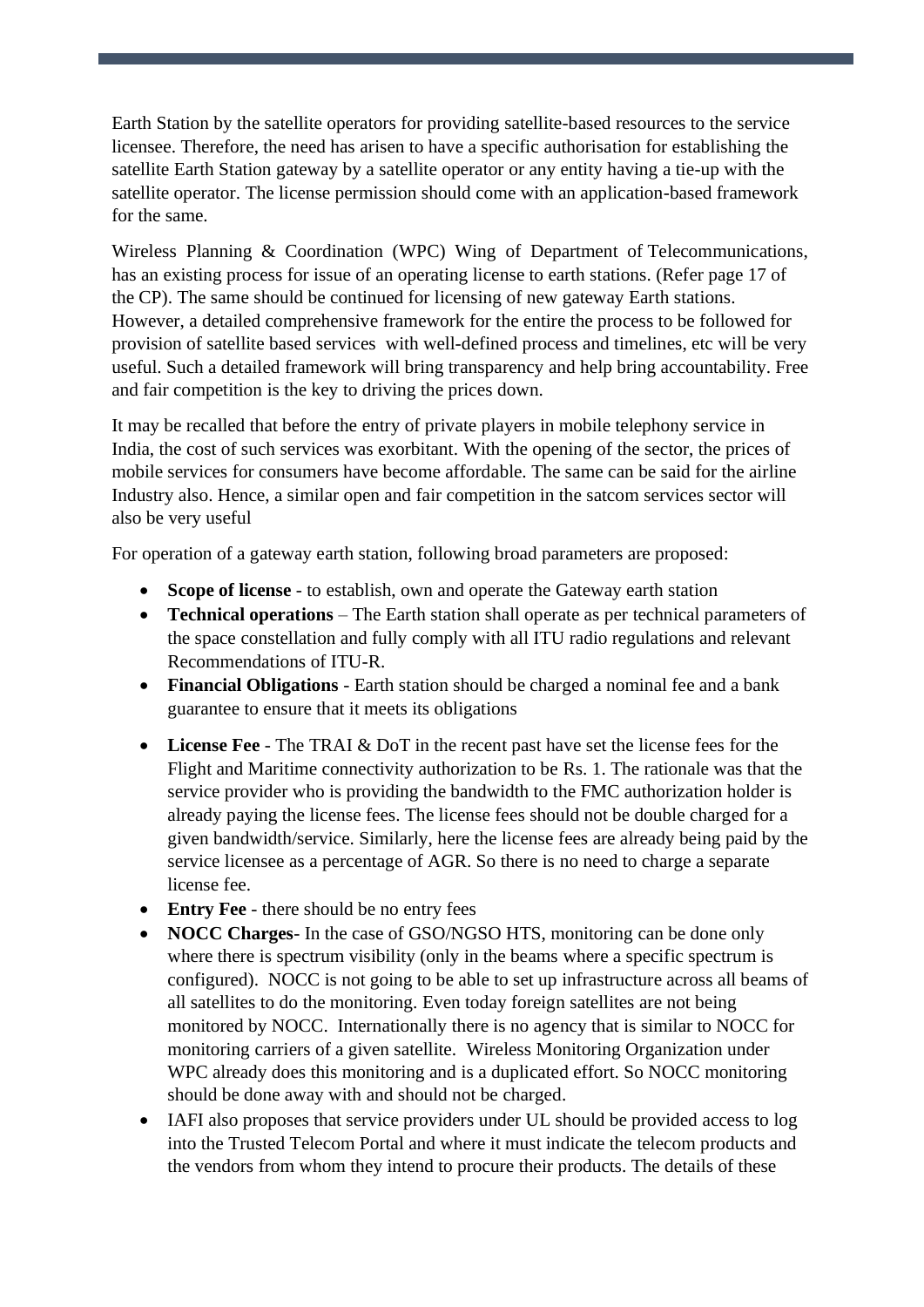vendors, the products, their critical components and their sources are then populated into the portal by the TSPs and respective vendors who will also be provided access to the portal An assessment is made of the vendors and the sources of the components to determine Trusted Sources and Trusted products which are then intimated to the vendor concerned and the applicant TSPs to make their procurements.

•

# **Issue 3- Whether such Earth Station license should be made available to the satellite operator or its subsidiary or any entity having a tie-up with the satellite operator?**

**Answer**: - Yes, Earth Station License should be made available to the satellite operator and its subsidiary(or any Indian registered company that holds an agreement the satellite operators such as a teleport operator or a service provider). This is because all technologies should be allowed to prosper and compete, or it would create a sense of monopoly, which is unfair to the end users. The availability of a license to the Satellite operators and their subsidiaries or partners helps in fostering competition and provides choices to end users on the service provider to subscribe to their service offerings and cost. . Any regulatory restrictions on the choice of technology may impede the adoption of the appropriate technology that could be key for the nation. Furthermore, this will also allow an optimised use of ground infrastructure.

# **Issue 4 - What mechanism/framework should be put in place to regulate the access to satellite transponder capacity and satellite-based resources of a Satellite operator/Earth Station licensee by the service licensees so as to get the resources in a time-bound, transparent, fair and non-discriminatory manner?**

**Answer-** Agreement between the satellite transponder provider/ Satellite operator and the Earth Station licensee should be governed by a commercial agreement between the two entities. Only regulation should be to ensure that the technical and regulatory conditions of the license are complied with by both the entities. Also, satellite operators should negotiate and establish commercial agreements directly with service providers for a fair, competitive and non-discriminatory allocation of resources. Gateway earth station operator should provide the necessary proof of agreement with the satellite operator and their authorization and all related agreements to provide service in India. Any conditions agreed on a bilateral basis with India during the ITU coordination process of the satellite system should be abided by the gateway earth station licensee, and these should be included in the gateway license.

# **Issue 5- Whether the Earth Station Licensee should be permitted to install baseband equipment also for providing satellite bandwidth to the service licensees as per need? Provide a detailed response**

**Answer-** Yes, the earth station licensee should be permitted to install baseband equipment, so that satellite capacity can be provided in 'MHz' or 'Mbps' depending on the business model and the agreement between the service licensees and earth station licensees. In some instances the satellite gateway provider or its authorised entity could also be the service provider. In such a case, they need to take the appropriate service license/authorization.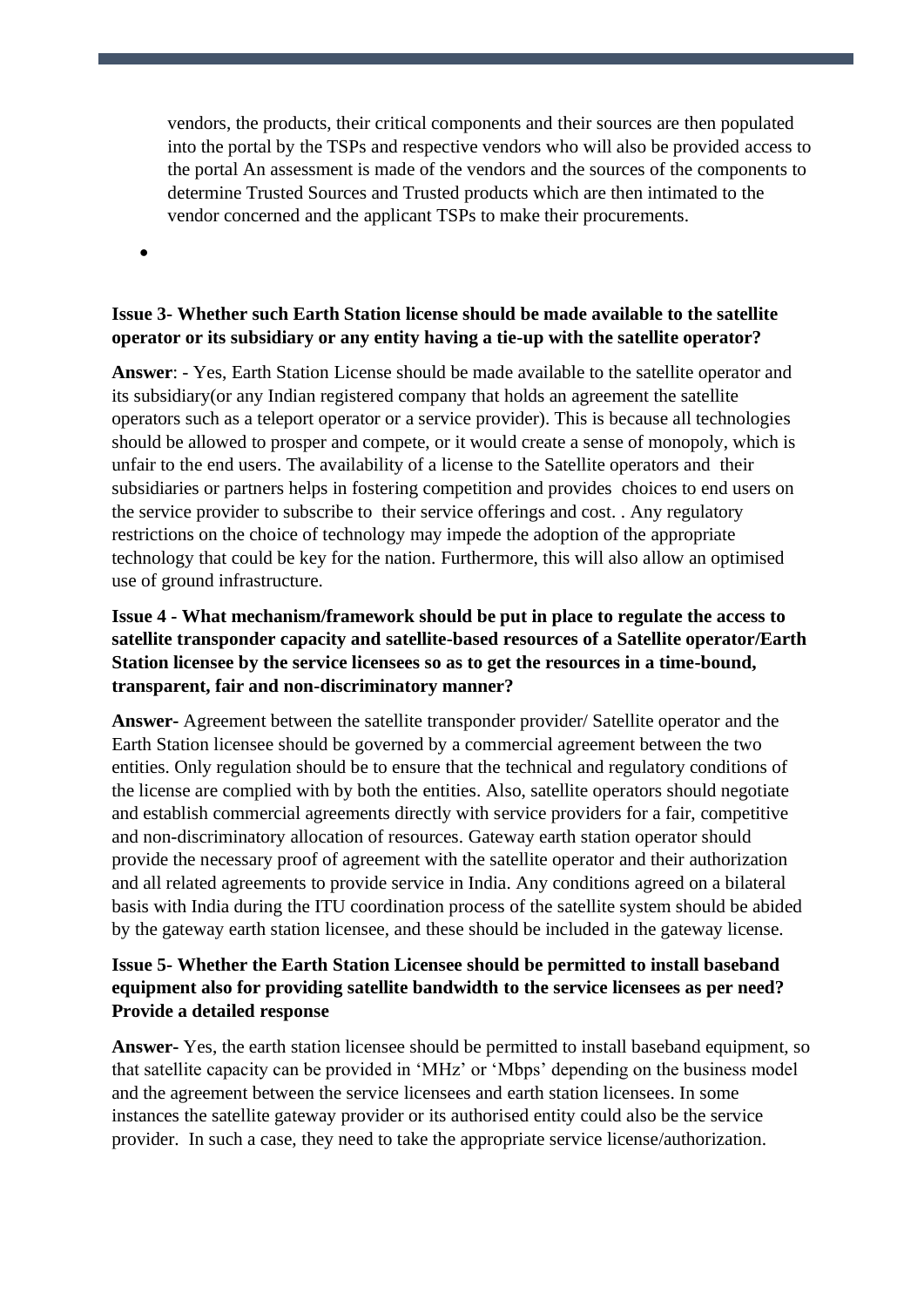**Issue 6- What amendments will be required to be made in the existing terms and conditions of the relevant service authorizations of Unified License, DTH License/Teleport permission to enable the service licensee to connect to the Satellite Earth Station Gateway established by Earth Station Licensee/Service Licensee, for obtaining and using the satellite transponder bandwidth and satellite-based resources? Do justify your answer.**

#### **Answer-**

Recently the Unified License has been amended to allow service licensees to use hubs that are authorized for installation/operation by satellite operators. This authorization for gateway installation/operation by satellite operators should be generalized, also to include independent gateway operators who would have an arrangement with the satellite operator. Similarly, the license should be amended for sharing of gateway infrastructure among licensees.

Furthermore, rather than only publishing the amendments to the specific sections of the license, this could be the chance for the overall Unified License to be re-published in totality as a single document to reflect all amendments and revisions made in the last few years.

# **Issue 7- Whether the sharing of Earth Station among the licensees (between proposed Earth Station licensee and Service Licensee; and among service licensees) should be permitted? Do provide the details with justification.**

**Answer- Yes,** Earth Stations should indeed be shared among licensees (between earth station licensee and service licensee; and among service licensees) to allow flexibility in the commercial arrangements and eliminate the need for redundant ground infrastructure.

# **Issue 8- To whom should the frequency carriers be assigned: the Earth Station Licensee, or the Service Licensee, or whoever establishes the Satellite Earth Station? Do justify your answer.**

**Answer-**Earth Station operation and the service provision are usually covered by separate licenses. Spectrum gets assigned administratively to the Earth Station licensee for the Earth Station operation based on an individual license for the gateway. Therefore, the Earth Station licensee and the service licensee should be authorised separately too for the use of their required spectrum.

It is essential to emphasise, that there is no need for exclusive spectrum assignment (as gateway earth stations from different satellite operators can share the same frequency band among themselves and coordinate with terrestrial systems).

# **Issue 9- What should be the methodology for the assignment of spectrum for establishing satellite Earth Station? Provide a detailed justification.**

#### **Answer-**

Satellites continue to play an important role for the national communications infrastructure, providing nationwide coverage to complement and extend dense terrestrial networks, competitive broadband connectivity directly to households and communities, completing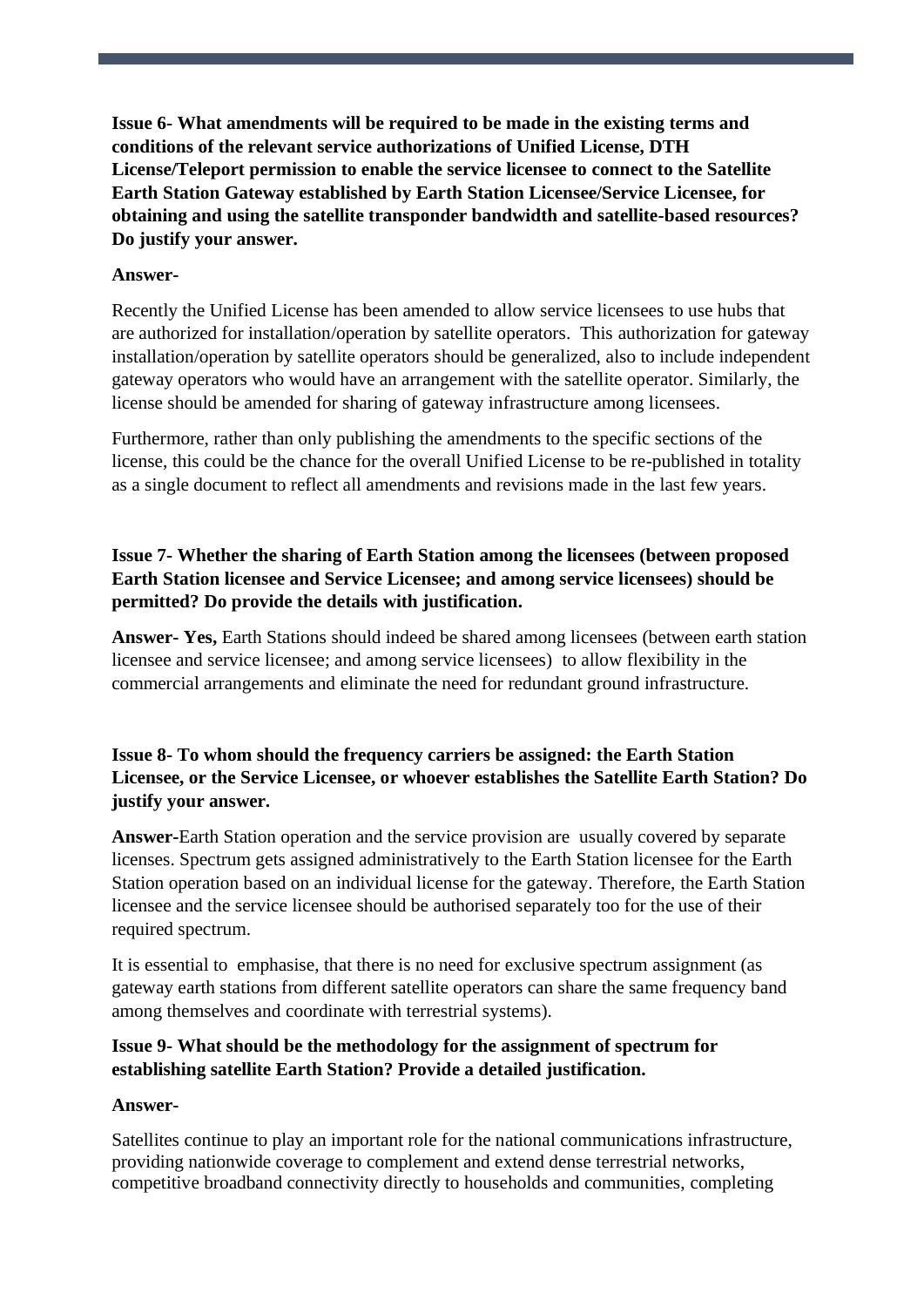connectivity for mobile nodes (ships, aero planes and trains), emergency/disaster communications, backhauling, unicasting or multicasting, broadcasting to homes nationwide etc. **The satellite sector's demand and growth are** pretty evident with India's own Space and Satellite industry that has added enormous value to national development & operations. **Uniqueness and significant benefits of satellite technology in broadcasting, fixed and mobile environment** cannot be underestimated, particularly in the country of 1.3bn with such diverse geographies.

The satellite industry is capable of providing:

- Key mobile backhauling provision to the mobile industry
- Broadband connectivity to homes and businesses, as well as ubiquitous high-throughput connectivity to mobile platforms, such as aeroplanes, vessels, etc
- Critical/governmental services, including the types of societal broadband services to remote areas that the current pandemic has shown to be not simply desirable but indispensable
- Disaster-related communications

Spectrum assignment for satellite services should be based on an administrative process, as spectrum assignment by auction is not suitable for spectrum that can be shared between multiple satellite operators (such as in Ku/ Ka-band).

There are no precedents of spectrum assignment by auction to satellite services in these bands in any country. This would lead to unnecessary spectrum segmentation and, therefore, inefficient spectrum use.

It is an entirely different situation from spectrum assignment to terrestrial mobile operators where spectrum cannot be shared amongst the mobile operators and has to be managed by a single operator.

Gateway spectrum is used only at a fixed location, and as such there is no exclusive usage of the spectrum over a wide area or region by the gateway earth station. Thus the issue of auctions is not relevant.

Furthermore, earth stations can be coordinated individually to coexist with terrestrial services in the same frequency band, making a spectrum auction even more unjustifiable.

# **Issue 10- What should be the charging mechanism for the spectrum assigned to the satellite Earth Station licensee? Elaborate your answer with justification.**

#### **Answer-**

The ground gateway infrastructure for an NGSO satellite system consists of a site with multiple antennas tracking different satellites in the location field of view. The additional earth stations do not add to the spectrum usage which is already allocated to the satellite system and the licensed service provider and do not deny other user of the spectrum except in this location, therefore it is proposed a "system" licenses where a gateway is licensed irrespective of number of antennas.